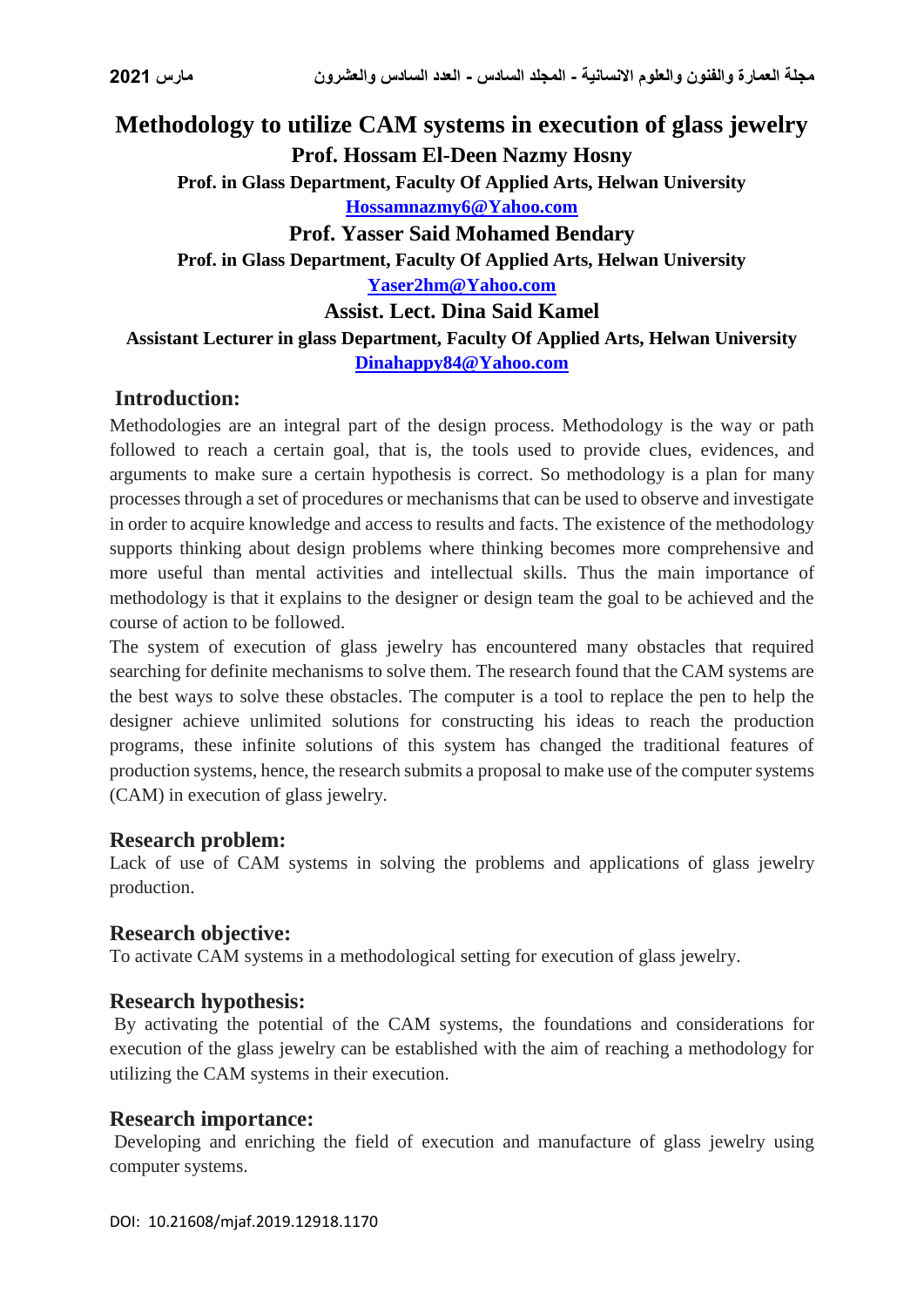### **The research discussed the following topics:**

- Some research related important concepts and terms.

- Methodology for execution of glass jewelry using CAM systems.

- Applied models for the study using CAM systems for execution of some models of glass jewelry in context of the proposed methodology.

### **1. Some research related important concepts and terms:**

Some of the important concepts were studied, such as: CAM, Computer Numerical Control (CNC), STL files.

### **2. Methodology for execution of glass jewelry using CAM systems:**

The forum discusses the activation of the potential of digital computer systems in the field of glass jewelry execution and the extent of development that can be added in this field through the use of CAM systems in the execution of glass jewelry through the following processes (modeling – Production of glass jewelry molds - Direct configuration of the glass jewelry piece– Surface shaping of glass jewelry).

# **3. Application models for the study using CAM systems for execution of some models of glass jewelry in context of the proposed methodology:**

Some of the designs that can be implemented for some glass jewelry products have been executed in context of the proposed methodology for execution using computer (CAM systems). Three axes have been chosen to execute the proposed methodology for execution of some glass jewelry products using computer systems as follows:

- 3D modeling by forming a waxy model to be used in mold formation processes in order to create a glass jewelry piece.

- Molding using CNC Milling for use in casting and shaping operations in order to create a glass jewelry piece.

- Formation of the surface appearance of the glass jewelry piece using Digital Printing.

# **Research results:**

- Using the computer potentials in the field of glass jewelry execution and the extent of development that can be added in this field through **the use of CAM systems in execution of glass jewelry through the following processes** (modeling – Production of glass jewelry molds - Direct configuration of the glass jewelry piece– Surface shaping of glass jewelry).

# **The research deduced the following results for execution of glass jewelry using CAM systems:**

- For 3D printing demonstration and display: It is preferable to use techniques such as **SLA** for display and demonstration due to the fragility of the resulting models in the production processes as well as low-cost **FDM** technology.

- For model types used in the stages of production in 3D printing: **SLS** or **DMLS** techniques can be used, because of the strength, stiffness and durability of the models resulting from those technologies.

- For model types used as a final product by 3D printing: **Binder Jetting** technology can be used as it can utilize glass as a building material, making it ideal for the primary glass jewelry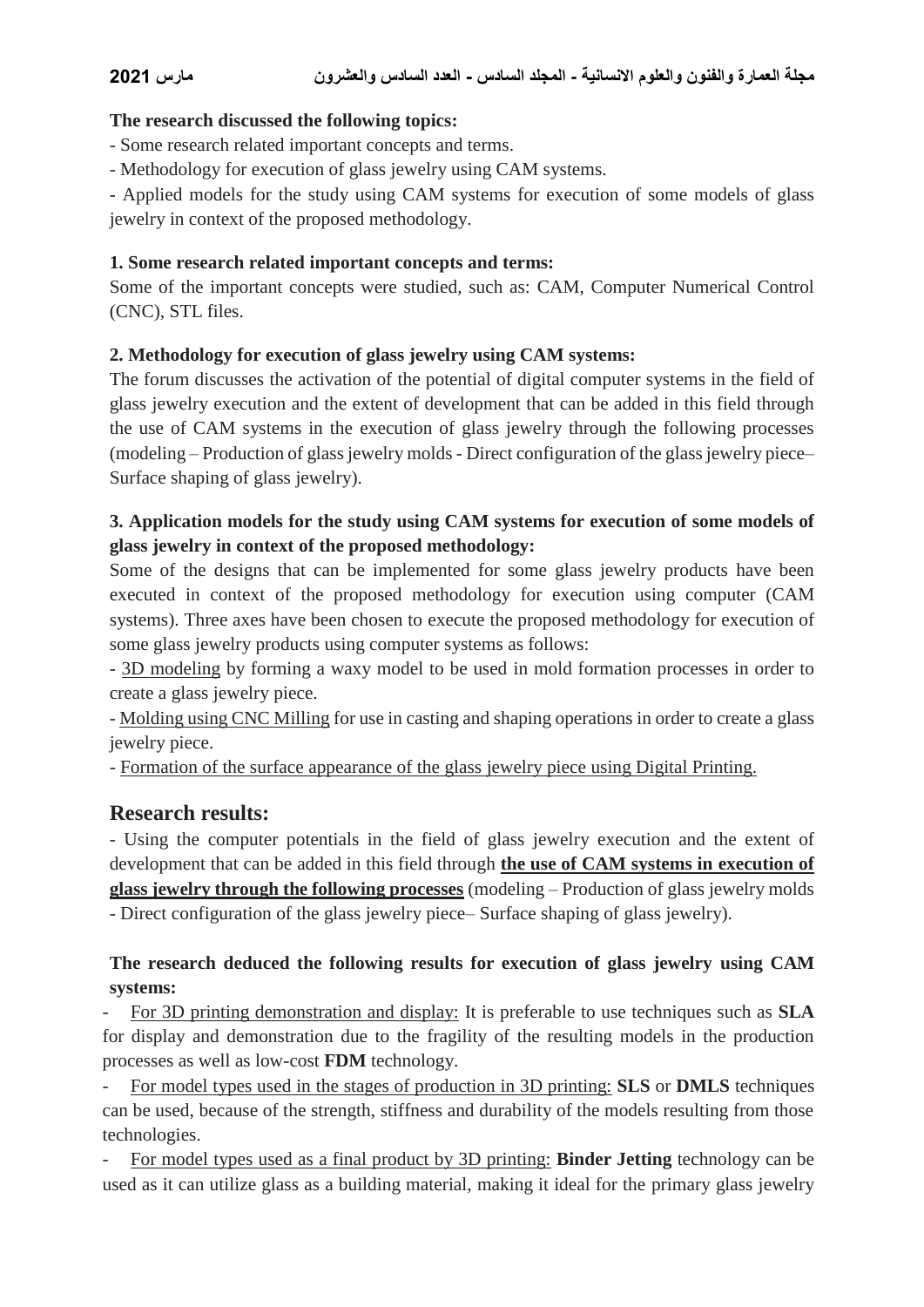piece. **DMLS / SLM** techniques can also be used to execute metal models, making them suitable for the execution of finishing products of glass jewelry containing metal parts such as rings.

Types of 3D printing techniques according to the type of the model design: For models with high proportions of fine details, the most appropriate techniques that can be used are **SLA, DLP, DOD** techniques, as they can perform designs with complex details and smooth surface

Mold formation: The study used one of the digital manufacturing systems CAM for formation of molds used to execute glass jewelry.

Treatment and finishing: The research concluded that the digital molds finishing level and accuracy are much higher than those in the traditional molds. Consequently, the resulting products have a higher level of precision and finishing. As for the primary glass pieces resulting from direct forming techniques in glass (either by drilling or cutting), they don't need further treatments or finishes.

 $=$  The proposed methodology for execution of glass jewelry using CAM systems has been activated**:** through production of glass jewelry using a variety of techniques based on using CAM systems in some stages of their execution: (model execution by 3D printing – molding using CNC milling – digital printing on glass)

# **Research References:**

1-Amira Foad Anwar Mohamed "wade Mahageya Motatawera Le tasmem Al Holy Lesteab Nozom AL CAD bema LA yoather Salban Ala Ebdaa Al Mosamem. Reasat Doctorah, Koleyat Al Fonoon AL Tatbeeya,Gameaat Helwan, 2010.

- "developed methodologies for designing jewels that absorb CAD systems in a way that doesn't negatively affect the designer's creativity" PhD thesis- faculty of applied arts-Helwan university-2010.

2-Eman Abdulla Mohamed "Al Asaleeb Al Teqneya Fe Tasmeem Wa Tatbeeq Zogag al Holy" Resalat Magesteer, Koleyat Al Fonoon AL Tatbeeya, Gameat Helwan,2004.

- "technical means in design and application of glass jewelry" master thesis- faculty of applied arts-Helwan university-2004.

3- Dalia Mahmoud Ibrahim "Athar AL Entag Bel Nozom Al Raqameya Ala Tasmeem Montag Al Athath Al Maadany, Resalat Magesteer, Koleyat Al Fonoon AL Tatbeeya,Gameaat Helwan, 2009.

"effects of production using digital systems on design of metal furniture" master thesis- faculty of applied arts-Helwan university-2009.

4-Mohamed Abdullah Taha "Athar Al Motagayerat Al Technologeya Ala Tatawor Al Fekr AL Tasmeemy le Nozom Al Enshaa Al Maadany" Reasat Doctorah, Koleyat Al Fonoon AL Tatbeeya,Gameaat Helwan, 2004.

"effects of technological changes on development of design intellect for systems of metal construction" PhD thesis- faculty of applied arts-Helwan university-2004.

5-Mohamed Mohamed Atta Allah Helal "Wade Manhageya Lel Tagmey Al Haykaly Lel Mokawenat Sabeqat AL Tagheez Fe Montagat Wa Nozom AL Tatheeth Wa AL Enshaa Al Maadany" Baath Mashoor, Magalat Al Emarah wal Fonoon Wal oloom Al Ensaneya, Al Gameya Al Arabeya Lel Hadara Wal Fonoon AL Eslameya, Al Adad Al Thany Ashar,October 2018.